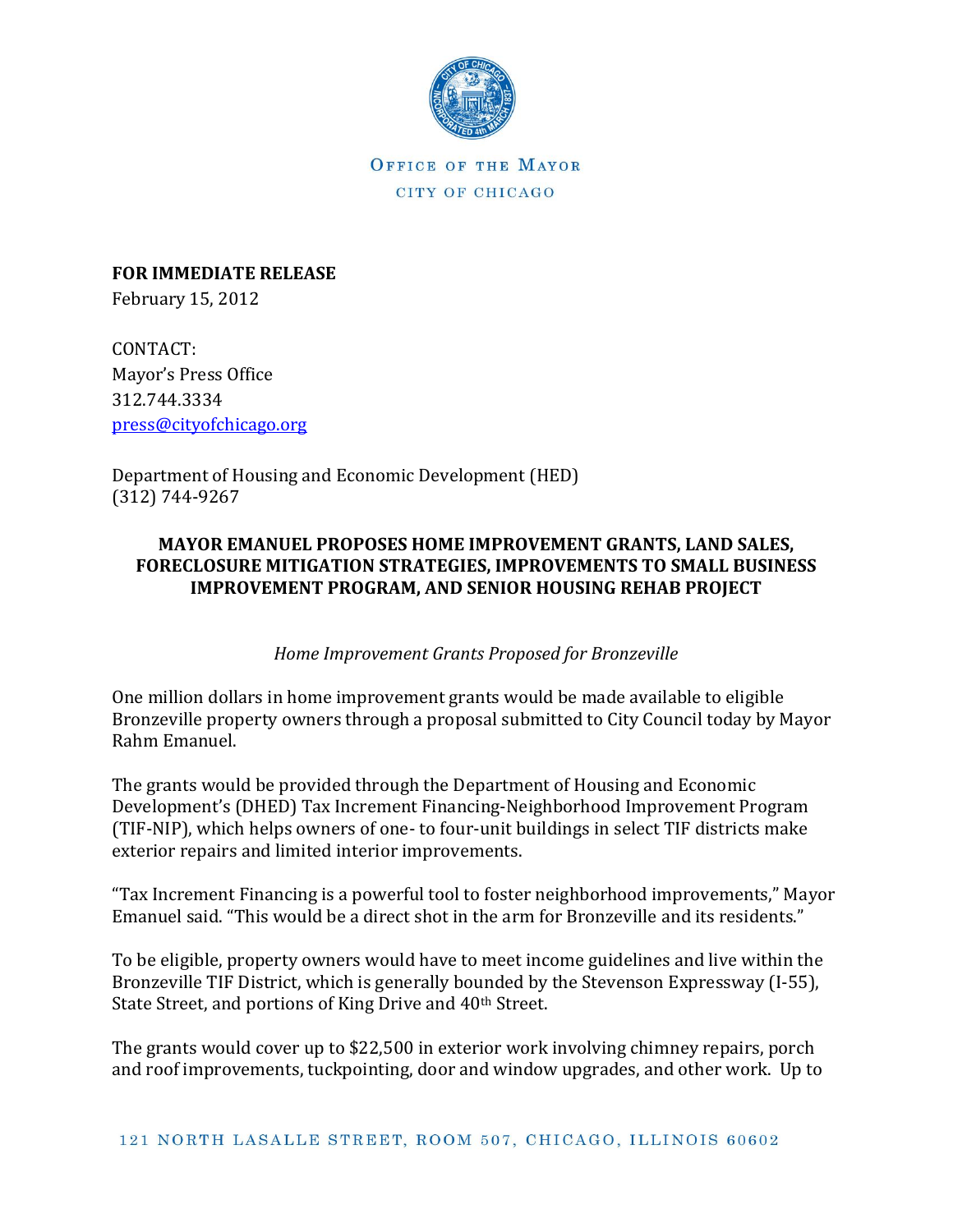

30 percent of each grant could also be used for interior health and safety needs, and a portion could be applied toward an energy audit to improve efficiency.

Neighborhood Housing Services of Chicago Inc. would administer the program.

TIF-NIP funds were last made available in the Bronzeville TIF in 2000, when grants helped support repairs to more than 100 units of local housing.

# # #

## *City Land Sales Proposed for South and West Sides*

Two churches and a pair of industrial businesses would expand their operations through a trio of City-owned land sales proposed to City Council by Mayor Rahm Emanuel.

## **New Life Covenant Church**

Greater Grand Crossing's New Life Covenant Church would purchase a former industrial structure at 7522 S. Greenwood Ave. and rehabilitate it as a community youth center.

Currently vacant, the three-story structure would be sold for its appraised value of \$65,000. The center would provide onsite mentoring programs and day care services to the surrounding community.

## **Centennial Missionary Baptist Church**

Grand Boulevard's Centennial M.B. Church would purchase a vacant lot at 4402-04 S. Michigan Ave. and use it as a parking lot.

Located across the street from the church, the lot would be sold for the appraised value of \$17,500.

#### **Lumber Street, LLC**

Sixteen parcels of City-owned land on the Lower West Side would be sold to Lumber Street LLC for future industrial purposes.

Located at 825-833 W. 22nd Pl., 824-832 W. 23rd St., 825-847 W. 23rd St. and 2338-2362 S. Lumber St., the parcels would be sold for the appraised value of \$750,000.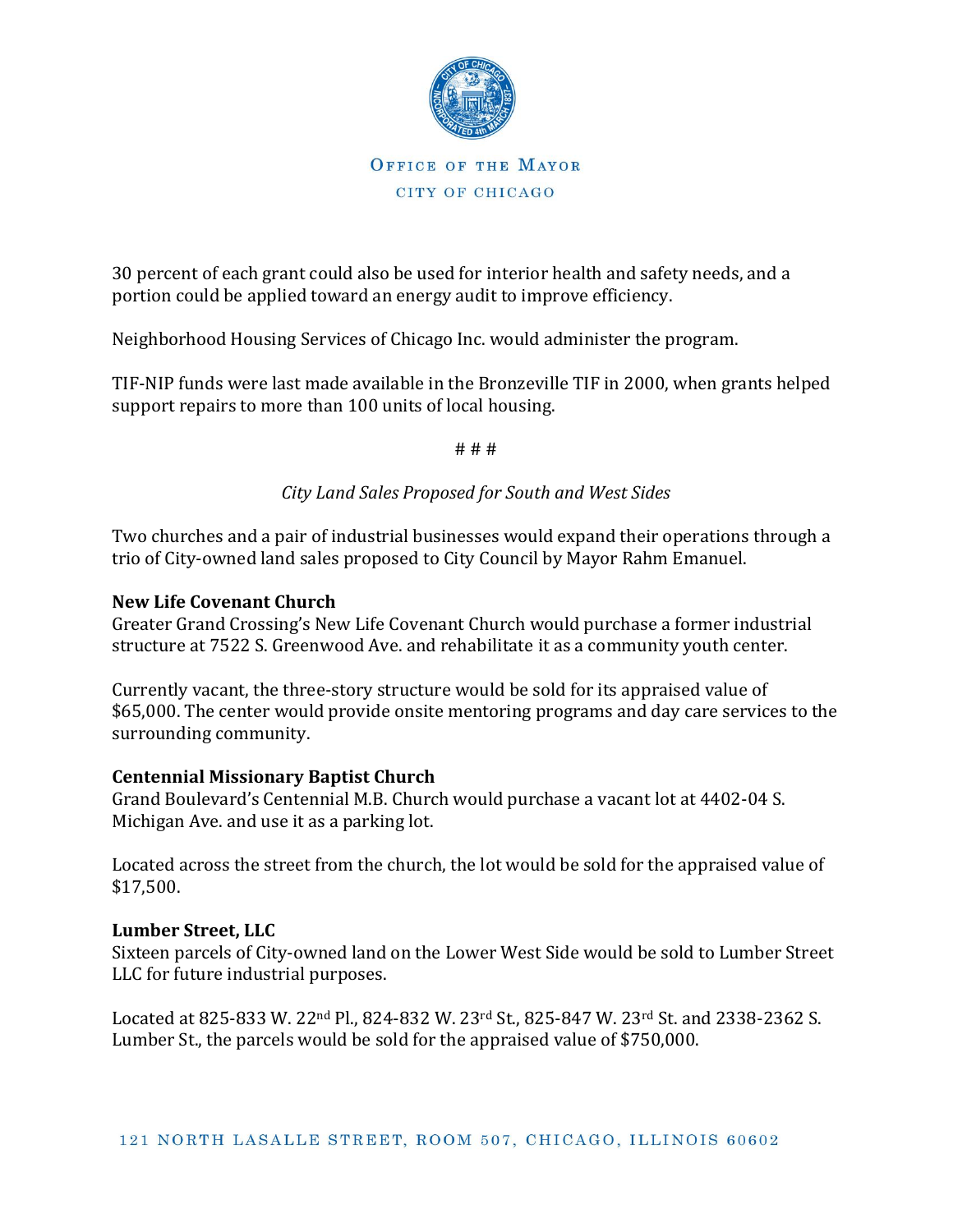

The parcels would be used for the operational needs of two affiliated companies: Truong Enterprises Inc. and Halsted-Lumber Street LLC.

# # #

## *Mayor Emanuel Proposes TIF for New Foreclosure Mitigation Strategy*

A new neighborhood stabilization program proposed today by Mayor Rahm Emanuel would use Tax Increment Financing (TIF) to help homebuyers purchase and reoccupy vacant, foreclosed homes in the Humboldt Park community.

The TIF Purchase Rehab program would provide forgivable loans to help qualified participants rehabilitate one- to four-unit buildings in the community's Chicago/Central Park TIF district, roughly bounded by Grand Avenue, Lake Street, Kedzie Avenue, and Pulaski Road. Assistance amounts would be up to 25 percent of a building's purchase and rehabilitation costs.

"The program builds upon a stabilization strategy that focuses City resources within specific areas that have been hit hard by the foreclosure crisis," Emanuel said. "It's the first time that the TIF program will be used to address neighborhood foreclosures, and we hope to expand it to other TIF districts in the months ahead."

Program guidelines would require each homebuyer to use the property as a primary residence. Participants' income levels must also be at or below 120 percent of area median income, or \$90,960 for a family of four.

Utilizing \$1 million in funding from the Chicago/Central Park TIF, the program would be administered by Neighborhood Housing Services of Chicago, a non-profit neighborhood revitalization organization. Approximately 30 investors would be expected to participate. The loans would not have to be repaid provided the homebuyer lives in the property for a period of five to 10 years, depending on the amount of assistance received.

In Humboldt Park, 236 foreclosure filings were initiated in the first half of 2011, following more than 550 filings in 2010, according to the Woodstock Institute, a non-profit research and policy organization. The community is one of nine target areas in which the City of Chicago is coordinating a multi-layered foreclosure mitigation strategy with local partners, sister agencies and financial institutions.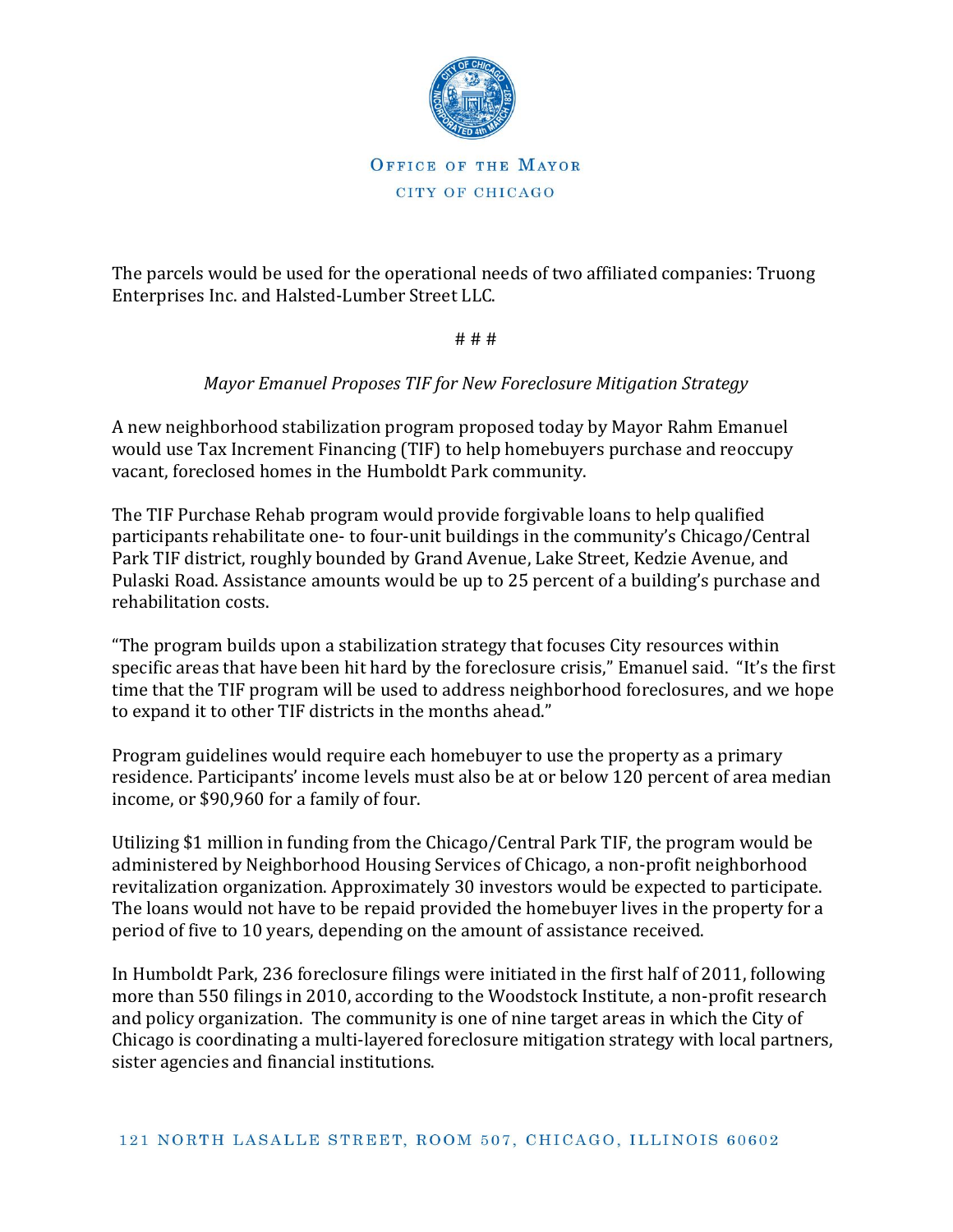

TIF is a financial tool that leverages property tax proceeds within designated districts for a variety of local improvement projects.

# # #

## *Proposal Will Enable Small Business Improvement Program to Support More Businesses*

Proposals introduced to City Council today by Mayor Rahm Emanuel would slightly revise the Small Business Improvement Fund (SBIF) program while also providing funds for the program's operation in 13 Tax Increment Financing (TIF) districts.

The SBIF program helps to improve commercial and industrial properties in select TIF districts by making funds available for improvements involving windows, floors, roofs, heating and air conditioning systems, and other upgrades. The assistance is provided upon project completion and does not have to be repaid.

Proposed changes to the program include a reduced maximum grant amount for commercial properties of \$75,000, down from \$150,000, to enable more businesses to participate in the program. Another change would require the owners of completed SBIF projects to wait three years before reapplying to the program, up from one year.

The proposals would reallocate \$500,000 in SBIF funding for the 47th/State, Bryn Mawr/Broadway, Division/Homan, Jefferson Park, Lincoln Avenue, Northwest, Pulaski, Ravenswood, Lawrence/Pulaski and Belmont/Central TIFs. One million dollars would be reallocated for the Western Avenue South and Humboldt Park TIFs and \$500,000 would be allocated for the first time to the Archer/Central TIF.

The SBIF program currently operates in 84 of the City's 163 active TIF districts. For more information about SBIF, please visit www.cityofchicago.org/tif.

# # #

## *Senior Housing Rehab Project Proposed for Grand Boulevard*

Ninety seven units of senior housing would be rehabilitated in Grand Boulevard under financial measures introduced to City Council today by Mayor Rahm Emanuel.